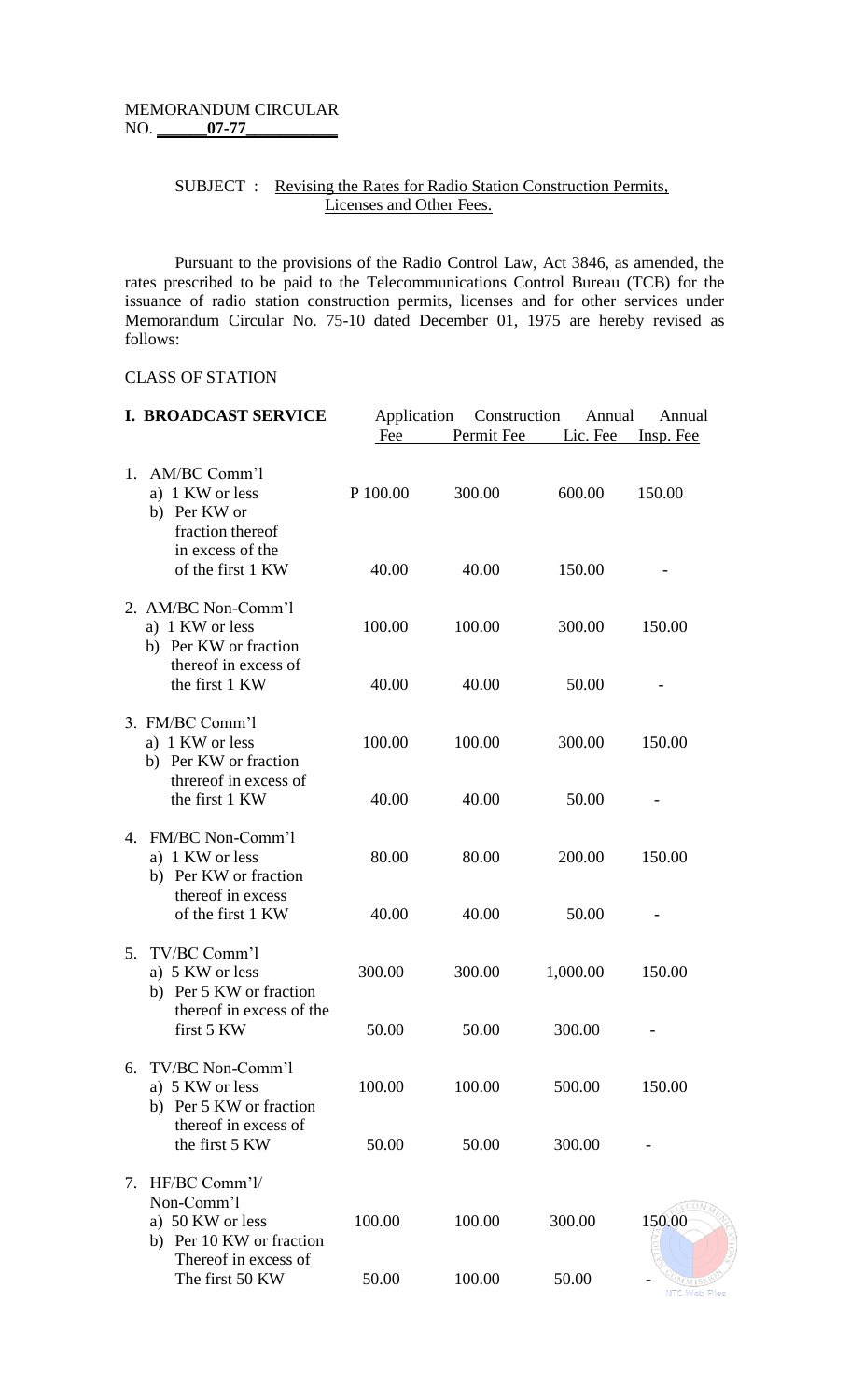|    | <b>CLASS OF STATION</b>                                                                                                                                                                                      | Application<br>Fee                 | Construction<br>Permit Fee           | Annual<br>Lic. Fee                   | Annual<br>Insp. Fee                         |
|----|--------------------------------------------------------------------------------------------------------------------------------------------------------------------------------------------------------------|------------------------------------|--------------------------------------|--------------------------------------|---------------------------------------------|
|    | 8. CATV<br>9. TV Translator                                                                                                                                                                                  | P 300.00<br>150.00                 | 500.00<br>250.00                     | 1,500.00<br>500.00                   | 150.00<br>200.00                            |
| П. | <b>FIXED SERVICE</b>                                                                                                                                                                                         |                                    |                                      |                                      |                                             |
| A. | PUBLIC FIXED POINT-TO-POINT                                                                                                                                                                                  |                                    |                                      |                                      |                                             |
| 1. | Transoceanic<br>a) High-Powered<br>b) Medium-Powered<br>c) Low-Powered                                                                                                                                       | 200.00<br>150.00<br>120.00         | 200.00<br>150.00<br>120.00           | 600.00<br>300.00<br>400.00           | 100.00<br>100.00                            |
| 2. | Domestic<br>a) High-Powered<br>b) Medium-Powered<br>Low-Powered<br>$\mathbf{c})$                                                                                                                             | 150.00<br>120.00<br>100.00         | 200.00<br>150.00<br>120.00           | 350.00<br>300.00<br>250.00           | 100.00<br>100.00<br>100.00                  |
| 3. | Multi-channel station<br>for Public Correspondence<br>a) For the first 60 voice<br>channel capacity<br>b) For every add'l<br>voice channel<br>capacity in excess<br>of the first 60<br>channels              | 150.00                             | 150.00                               | 500.00<br>5.00                       | 100.00                                      |
| 4. | <b>Commercial Receiving</b><br><b>Station</b>                                                                                                                                                                | 50.00                              | 100.00                               | 300.00                               | 100.00                                      |
| B. | PRIVATE FIXED POINT-TO-POINT                                                                                                                                                                                 |                                    |                                      |                                      |                                             |
|    | High-Powered<br>a)<br>Medium-Powered<br>b)<br>Low-Powered<br>$\mathbf{c})$<br>Multi-channel stations<br>$\mathbf{c})$<br>open for private cor-<br>respondence, for the<br>first 60 voice channel<br>capacity | 100.00<br>70.00<br>50.00<br>100.00 | 150.00<br>125.00<br>100.00<br>100.00 | 300.00<br>250.00<br>200.00<br>100.00 | 100.00<br>100.00<br>100.00<br>100.00        |
|    | For every additional<br>voice channel capacity<br>in excess of the first<br>60 voice channel capacity                                                                                                        |                                    |                                      | 5.00                                 |                                             |
| Ш. | <b>MARITIME MOBILE SERVICE</b>                                                                                                                                                                               |                                    |                                      |                                      |                                             |
| А. | <b>COAST STATIONS</b>                                                                                                                                                                                        |                                    |                                      |                                      |                                             |
|    | 1. Public Coast Station<br>High-Powered<br>a)<br>b) Medium-Powered<br>c) Low-Powered                                                                                                                         | 250.00<br>200.00<br>150.00         | 250.00<br>200.00<br>150.00           | 500.00<br>400.00<br>300.00           | 120.00<br>120.00<br>120.00                  |
| 2. | <b>Private Coast Station</b><br>a) High-Powered<br>b) Medium-Powered<br>Low-Powered<br>$\mathbf{c})$                                                                                                         | 200.00<br>150.00<br>100.00         | 200.00<br>150.00<br>100.00           | 400.00<br>350.00<br>300.00           | 100.00<br>100.00<br>100.00<br>NTC Web Files |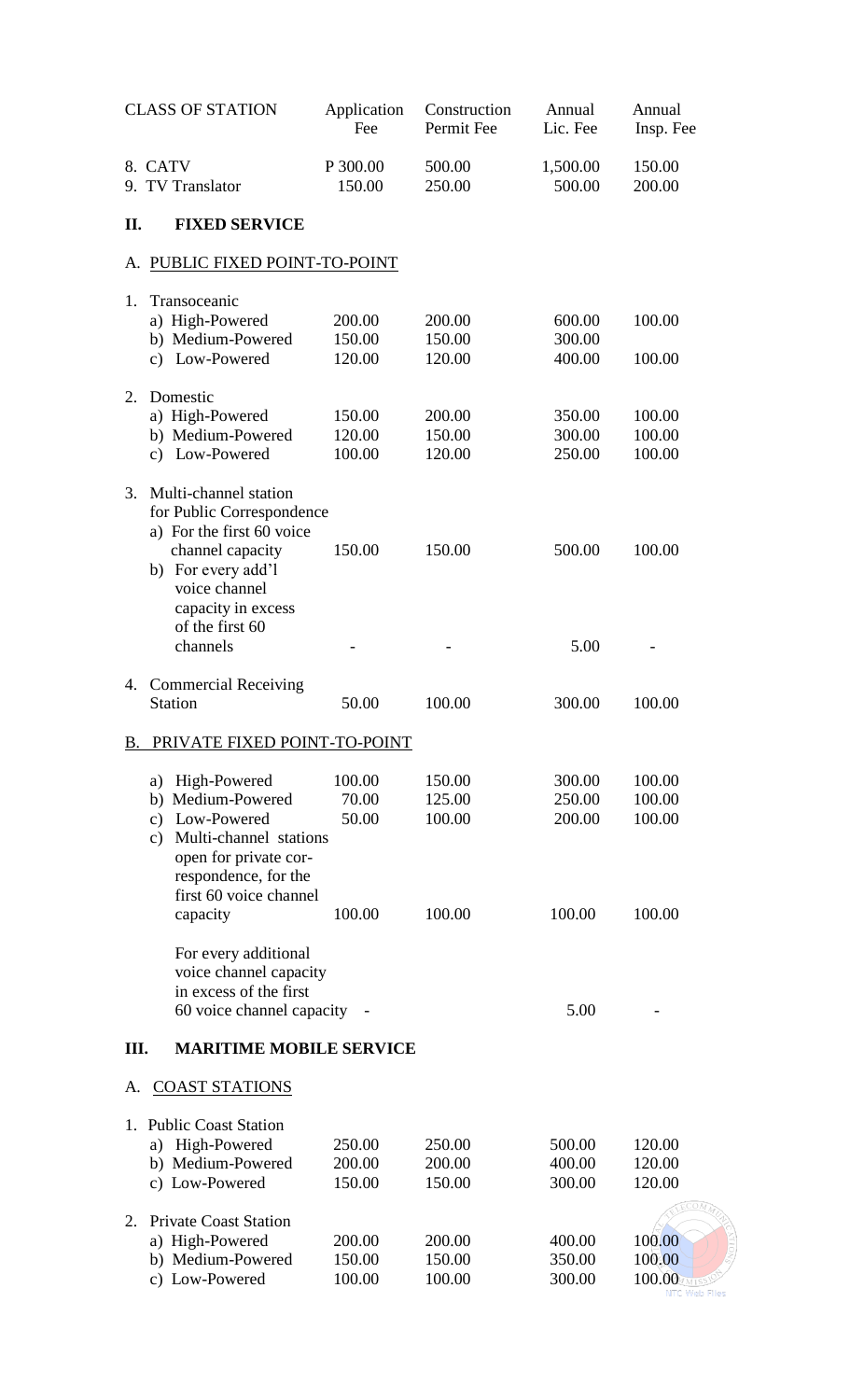|         | <b>CLASS OF STATION</b>                                                                                   | Application<br>Fee       | Construction<br>Permit Fee | Annual<br>Lic. Fee         | Annual<br>Insp. Fee                |
|---------|-----------------------------------------------------------------------------------------------------------|--------------------------|----------------------------|----------------------------|------------------------------------|
| 3.      | Commercial<br><b>Receiving Station</b>                                                                    | 50.00                    | 100.00                     | 300.00                     | 100.00                             |
| B.      | <b>SHIP STATIONS</b>                                                                                      |                          |                            |                            |                                    |
|         | a) High-Powered<br>Medium-Powered<br>b)<br>Low-Powered<br>$\mathbf{c})$                                   | 100.00<br>75.00<br>50.00 | 150.00<br>130.00<br>100.00 | 250.00<br>200.00<br>150.00 | 100.00<br>100.00<br>100.00         |
| C.      | ON BOARD SHIP<br><b>COMMUNICATION</b><br><b>STATION</b>                                                   | 20.00                    | 30.00                      | 50.00                      | 20.00                              |
| D.      | FX (LINK) STATION                                                                                         |                          |                            |                            |                                    |
|         | For every add'l voice<br>channel in excess of<br>4-sub channel capacity                                   |                          |                            | 5.00                       |                                    |
| IV.     | <b>LAND MOBILE SERVICE</b>                                                                                |                          |                            |                            |                                    |
| $1_{-}$ | <b>Base Station</b><br>a) High-Powered<br>Medium-Powered<br>b)<br>Low-Powered<br>$\mathbf{c})$            | 30.00<br>30.00<br>30.00  | 60.00<br>50/00<br>40.00    | 300.00<br>240.00<br>200.00 | 40.00<br>40.00<br>40.00            |
| 2.      | <b>Land Mobile Station</b><br>a) High-Powered<br>b) Medium-Powered<br>c) Low-Powered                      | 40.00<br>30.00<br>20.00  | 40.00<br>30.00<br>20.00    | 250.00<br>150.00<br>100.00 | 40.00<br>40.00<br>40.00            |
| 3.      | <b>Portable Station</b><br>High-Powered<br>a)<br>Medium-Powered<br>b)<br>Low-Powered<br>$\mathbf{c})$     | 20.00<br>20.00<br>20.00  |                            | 200.00<br>100.00<br>50.00  | 30.00<br>30.00<br>30.00            |
| V.      | <b>AERONAUTICAL SERVICE</b>                                                                               |                          |                            |                            |                                    |
| 1.      | <b>Aircraft Station</b><br>High-Powered<br>a)<br>Medium-Powered<br>b)<br>Low-Powered<br>$\mathbf{c})$     | 75.00<br>75.00<br>75.00  | 250.00<br>200.00<br>150.00 | 350.00<br>300.00<br>250.00 | 100.00<br>100.00<br>100.00         |
| 2.      | <b>Aeronautical Fixed Station</b><br>High-Powered<br>a)<br>Medium-Powered<br>b)<br>Low-Powered<br>c)      | 75.00<br>75.00<br>75.00  | 250.00<br>200.00<br>150.00 | 350.00<br>300.00<br>250.00 | 100.00<br>100.00<br>100.00         |
| 3.      | <b>Aeronautical Station</b><br>High-Powered<br>a)<br>Medium-Powered<br>b)<br>Low-Powered<br>$\mathbf{c})$ | 75.00<br>75.00<br>75.00  | 250.00<br>200.00<br>150.00 | 350.00<br>300.00<br>250.00 | 100.00<br>100.00<br>100.00         |
| 4.      | <b>Navigational Station</b><br>High-Powered<br>a)<br>Medium-Powered<br>b)<br>Low-Powered<br>c)            | 75.00<br>75.00<br>75.00  | 250.00<br>200.00<br>150.00 | 350.00<br>300.00<br>250.00 | ECO.<br>100.00<br>100.00<br>100.00 |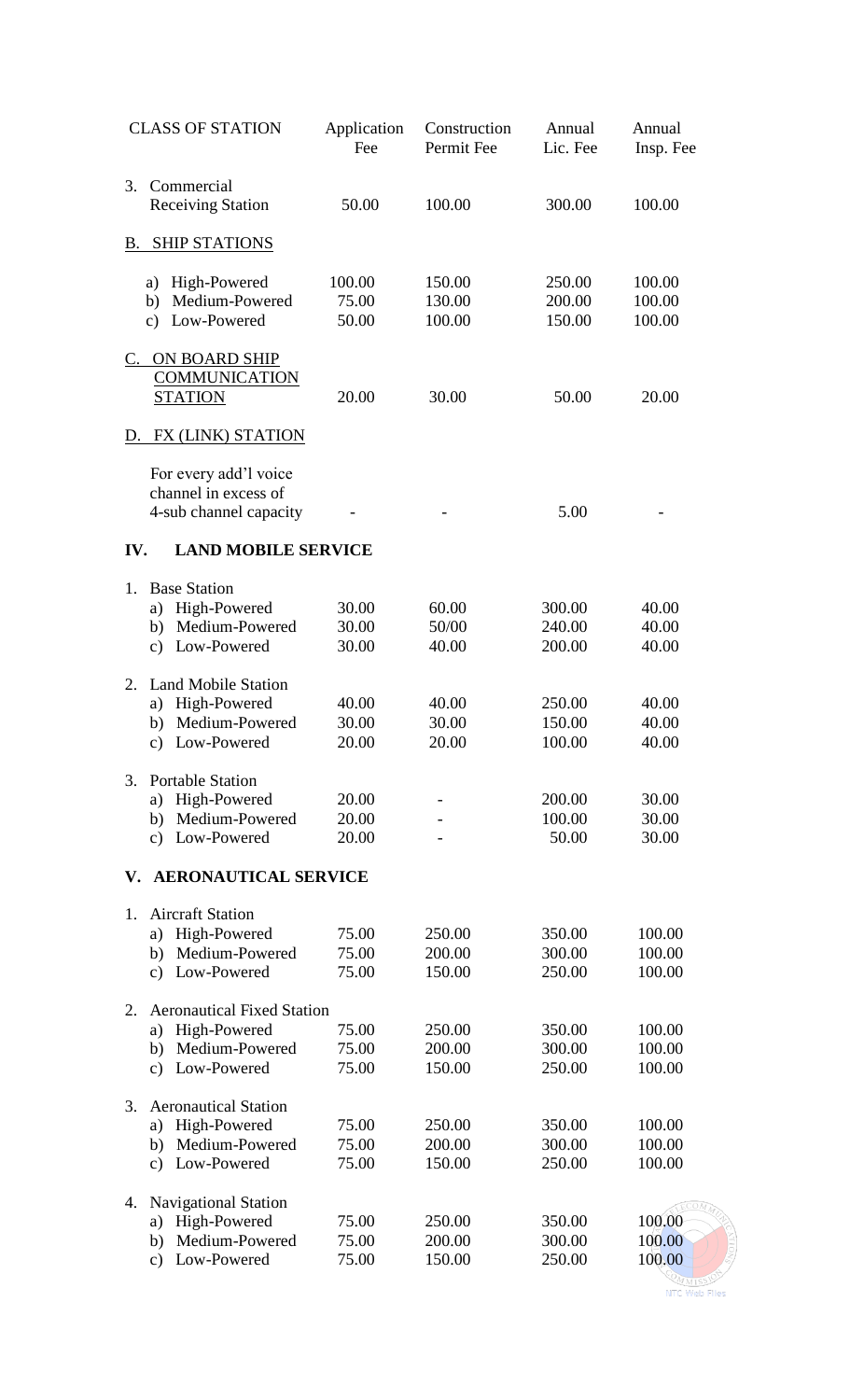|                         | <b>CLASS OF STATION</b>                                                                                                                                      | Application<br>Fee                | Construction<br>Permit Fee           | Annual<br>Lic. Fee                   | Annual<br>Insp. Fee                 |
|-------------------------|--------------------------------------------------------------------------------------------------------------------------------------------------------------|-----------------------------------|--------------------------------------|--------------------------------------|-------------------------------------|
| VI.                     | <b>CITIZEN'S RADIO SERVICE</b>                                                                                                                               |                                   |                                      |                                      |                                     |
| 1.                      | <b>Base Station</b>                                                                                                                                          | 20.00                             | 60.00                                | 120.00                               | 40.00                               |
| 2.                      | <b>Portable Station</b><br>a). High-Powered<br>b). Medium Powered<br>c). Low Powered                                                                         | 40.00<br>30.00<br>20.00           |                                      | 120.00<br>80.00<br>50.00             | 30.00<br>30.00<br>30.00             |
| 4.                      | <b>For Remote Control</b><br><b>Object Devices</b>                                                                                                           | 5.00                              |                                      | 10.00                                | 5.00                                |
| VII.                    | <b>AMATEUR RADIO SERVICE</b>                                                                                                                                 |                                   |                                      |                                      |                                     |
| 1.                      | <b>Amateur Fixed Station</b><br>a) Class "A"<br>Class "B"<br>b)                                                                                              | 25.00<br>20.00                    | 25.00<br>20.00                       | 50.00<br>30.00                       | 50.00<br>50.00                      |
| 2.                      | <b>Amateur Mobile Station</b><br>Class "A"<br>a)                                                                                                             | 25.00                             | 25.00                                | 50.00                                | 30.00                               |
| VIII.                   | <b>SPECIAL SERVICES</b>                                                                                                                                      |                                   |                                      |                                      |                                     |
|                         | A. Radio Paging Station                                                                                                                                      |                                   |                                      |                                      |                                     |
| 1.<br>2.                | <b>Public Radio Paging Station</b><br>High-Powered<br>a)<br>Medium-Powered<br>b)<br>c) Low-Powered<br><b>Private Radio Paging Station</b><br>a) High-Powered | 100.00<br>60.00<br>30.00<br>50.00 | 200.00<br>150.00<br>100.00<br>120.00 | 800.00<br>650.00<br>450.00<br>500.00 | 100.00<br>100.00<br>100.00<br>80.00 |
|                         | b) Medium-Powered<br>c) Low-Powered                                                                                                                          | 40.00<br>25.00                    | 100.00<br>60.00                      | 400.00<br>200.00                     | 80.00<br>80.00                      |
| <b>B.</b>               | <b>Radio Training Station</b>                                                                                                                                | 50.00                             | 50/00                                | 100.00                               | 100.00                              |
| C.<br>D.                | Radio Training School<br>Certificate of Recognition<br>Instructor's Certificate                                                                              |                                   |                                      | Permit Fee<br>200.00                 |                                     |
|                         | to teach<br>a). For modification of                                                                                                                          |                                   |                                      | 50.00                                |                                     |
|                         | Certificate to teach                                                                                                                                         |                                   |                                      | 5.00                                 |                                     |
| $\mathbf{I} \mathbf{X}$ | PRIVATE FIXED POINT-TO-POINT<br><b>STATION OPERATING ON TIME</b><br><b>SHARING BASIS</b>                                                                     |                                   |                                      | Annual Lic. Fee                      |                                     |
| 1.                      | No more than two hours operation<br>per day<br>a) High-Powered<br>b) Medium-Powered<br>Low-Powered<br>$\mathbf{c})$                                          | 100.00<br>90.00<br>50.00          | 150.00<br>125.00<br>100.00           | 100.00<br>80.00<br>60.00             | 100.00<br>100.00<br>100.00          |

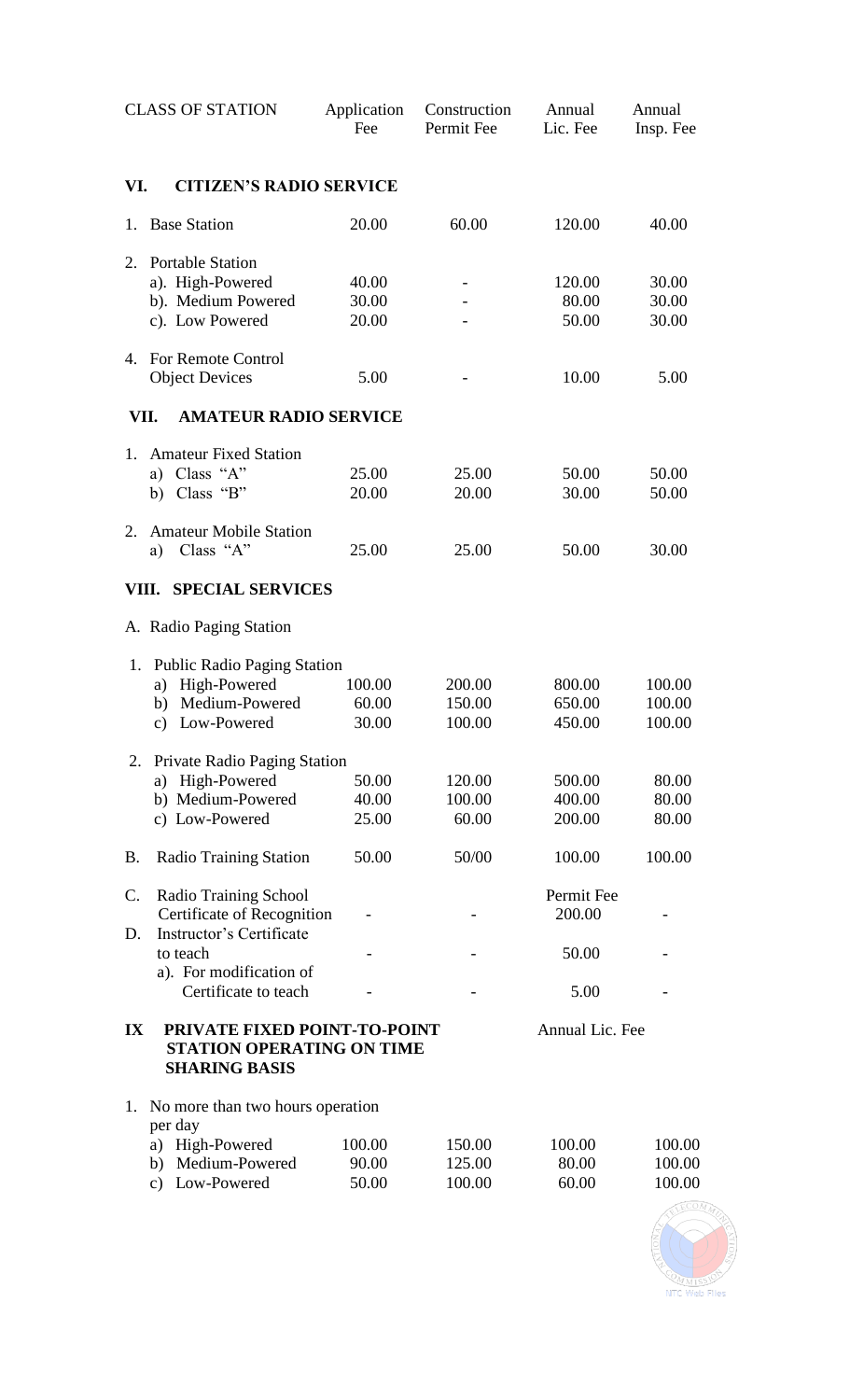| <b>CLASS OF STATION</b>                          | Application<br>Fee | Construction<br>Permit Fee | Annual<br>Lic. Fee | Annual<br>Insp. Fee |
|--------------------------------------------------|--------------------|----------------------------|--------------------|---------------------|
| 2. Not more than four<br>hours operation per day |                    |                            |                    |                     |
| a) High-Powered                                  | 100.00             | 150.00                     | 200.00             | 100.00              |
| Medium-Powered<br>b)                             | 70.00              | 125.00                     | 160.00             | 100.00              |
| Low-Powered                                      | 50.00              | 100.00                     | 120.00             | 100.00              |

# **X. FOR ANY CHANGE IN AN EXISTING STATION WHICH INVOLVES THE INSTALLATION OF ADDITIONAL TRANSMITTER OR CHANGE OF TRANSMITTER OR CHANGE OF LOCATION**

| <b>Station Open for Public</b>  |                                                  |        |        |        |
|---------------------------------|--------------------------------------------------|--------|--------|--------|
| High-Powered<br>a)              | 150.00                                           | 200.00 |        | 100.00 |
| Medium-Powered<br>b)            | 120.00                                           | 150.00 |        | 100.00 |
| c) Low-Powered                  | 100.00                                           | 120.00 |        | 100.00 |
| <b>Station Open for Private</b> |                                                  |        |        |        |
| a)                              | 80.00                                            |        |        | 100.00 |
| Medium-Powered<br>b)            | 60.00                                            | 120.00 |        | 100.00 |
| Low-Powered<br>C)               | 40.00                                            | 100.00 |        | 100.00 |
|                                 | Correspondence<br>Correspondence<br>High-Powered |        | 150.00 |        |

## **XI. FOR ANY CHANGE, ALTERATION OR MODIFICATION IN THE EXISTING STATION THE RESULT OF WHICH DOES NOT CONFORM WITH THE PREVIOUS APPLICATION, PERMIT OR LICENSE**

| 1. | <b>Station Open for Public Correspondence</b>     | Permit Fee |
|----|---------------------------------------------------|------------|
|    | a)                                                | 150.00     |
|    | b)                                                | 100.00     |
|    |                                                   | 80.00      |
| 2. | <b>Station Open for Private Correspondence</b>    |            |
|    |                                                   | 80.00      |
|    |                                                   | 60.00      |
|    |                                                   | 40.00      |
|    | XII. VARIOUS PERMITS                              |            |
|    | 1. Permit to Purchase Transmitter/Transceiver     |            |
|    |                                                   | 80.00      |
|    |                                                   | 50.00      |
|    |                                                   | 30.00      |
|    | 2. Permit to Possess/Own, Sell or Transfer        |            |
|    | Transmitter/Transceiver                           |            |
|    |                                                   | 30.00      |
|    |                                                   | 25.00      |
|    |                                                   | 20.00      |
| 3. | Permit to Construct Radio Transmitter/Transceiver |            |
|    | a)                                                | 150.00     |
|    | b) Medium-Powered                                 | 100.00     |
|    |                                                   | 50.00      |
| 4. | Permit to Purchase Crystal (Per Unit)             | 20.00      |
| 5. | Permit to Sell/Grind Crystal (Per Unit)           | 20.00      |

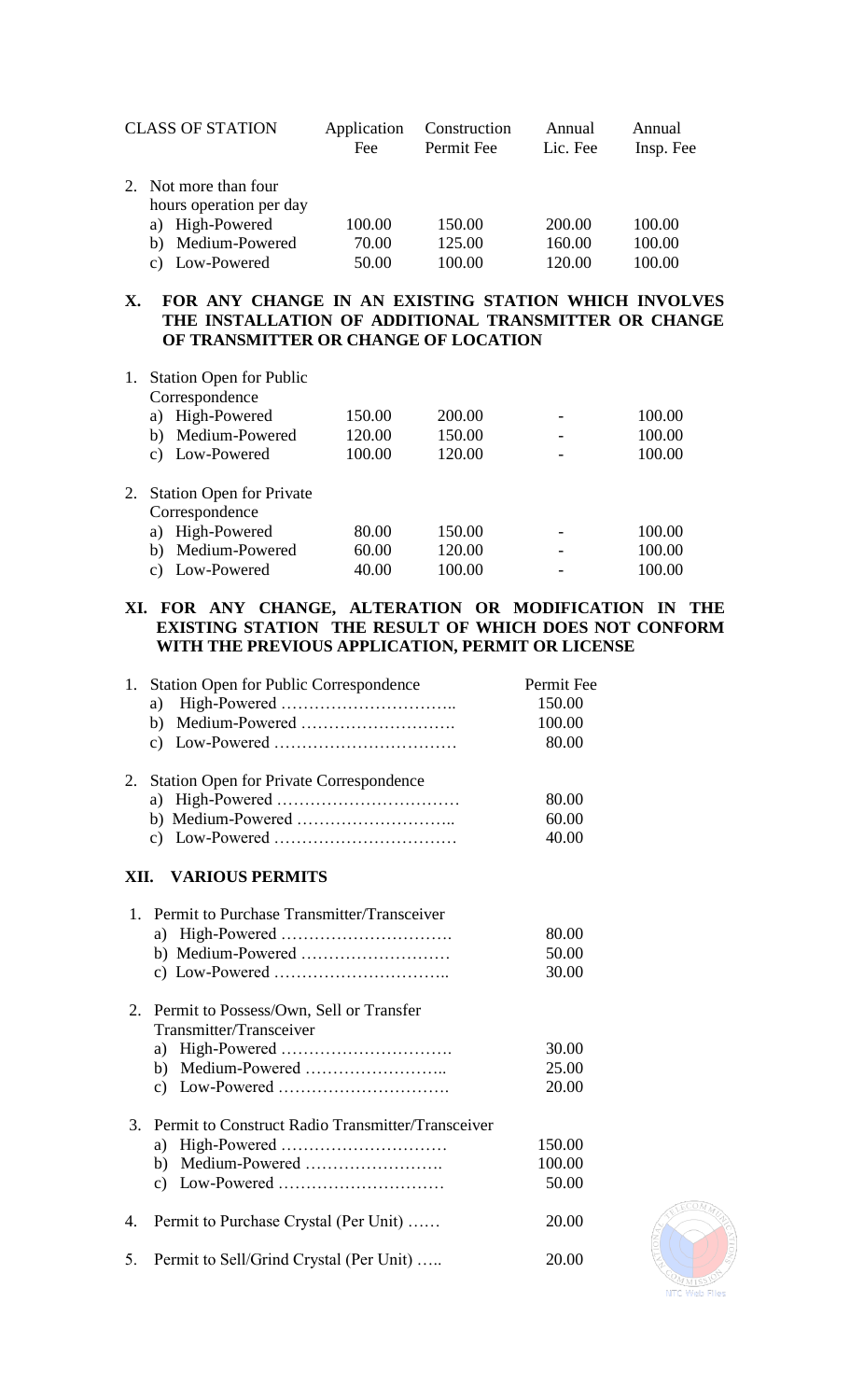| 6.    | Ship Safety Radiotelegraph/Radiotelephone                                                                                                                                                                    | 250.00                                                                                 |                     |               |
|-------|--------------------------------------------------------------------------------------------------------------------------------------------------------------------------------------------------------------|----------------------------------------------------------------------------------------|---------------------|---------------|
| 7.    |                                                                                                                                                                                                              |                                                                                        | 150.00              |               |
| 8.    | Permit to Transport Transmitter/Transceiver.                                                                                                                                                                 |                                                                                        | 10.00               |               |
|       |                                                                                                                                                                                                              | Appln. Fee                                                                             | Annual<br>Insp. Fee | Permit<br>Fee |
| 9.    | Permit to Possess/Operate Transceiver<br>w/ power output of 100 MW or Less                                                                                                                                   | 10.00                                                                                  |                     | 25.00         |
| 10.   | <b>Communication Crystal</b><br>Dealer's Permit                                                                                                                                                              | 50.00                                                                                  | 100.00              | 100.00        |
| 11.   | <b>Communication Crystal</b><br>Manufacturer's Permit                                                                                                                                                        | 50.00                                                                                  | 100.00              | 200.00        |
|       | 12. Radio Manufacturer's Permit                                                                                                                                                                              | 50.00                                                                                  | 100.00              | 500.00        |
|       | 13. Radio Dealer's Permit                                                                                                                                                                                    | 50.00                                                                                  | 100.00              | 300.00        |
|       | 14. Permit to Demonstrate/<br>Propagate                                                                                                                                                                      |                                                                                        |                     | 10.00         |
| 15.   | Ship Radio Clearance Fee                                                                                                                                                                                     |                                                                                        |                     | 10.00         |
|       | 16. Type Acceptance Certificate                                                                                                                                                                              |                                                                                        |                     | 100.00        |
| XIII. | DUPLICATE OF LOST/MUTILATED LICENSE, PERMIT OR CERTIFICATE;<br>FOR MODIFICATION OF RADIO STATION LICENSE, CONSTRUCTION<br>PERMIT, DEALER'S PERMIT OR MANUFACTURER'S PERMIT ALREADY<br><b>ISSUED/APPROVED</b> |                                                                                        |                     | 15.00         |
| XIV.  | TYPE APPROVAL OF COMMUNICATION TRANSMITTER/TRANSCEIVER                                                                                                                                                       |                                                                                        |                     |               |
|       |                                                                                                                                                                                                              | 600.00                                                                                 |                     |               |
|       | b) Medium-powered<br>$\mathbf{c})$                                                                                                                                                                           | 400.00<br>200.00                                                                       |                     |               |
| XV.   | TYPE APPROVAL OF BROADCAST TRANSMITTER                                                                                                                                                                       |                                                                                        |                     |               |
|       | High-powered<br>a)                                                                                                                                                                                           | 1,000.00                                                                               |                     |               |
|       | b) Medium-powered<br>Low-powered<br>$\mathbf{c})$                                                                                                                                                            | 800.00<br>500.00                                                                       |                     |               |
| XVI.  | <b>CLASSIFICATION OF STATIONS ACCORDING TO POWER</b>                                                                                                                                                         |                                                                                        |                     |               |
|       |                                                                                                                                                                                                              |                                                                                        |                     |               |
|       | 1. Radiotelephone Stations<br>a) High-powered<br>b) Medium-powered<br>c) Low-powered                                                                                                                         | 500.00 watts and above<br>above 50 watts but less than 500 watts<br>50 watts and below |                     |               |
|       | 2. Radiotelegraph Stations<br>a) High-powered<br>b) Medium-powered<br>c) Low-powered                                                                                                                         | 350 watts and above<br>above 50 watts but less than 350 watts<br>50 watts and below    |                     |               |
| 3.    | <b>Portable Stations</b><br>a) High-powered<br>b) Medium-powered<br>c) Low-powered                                                                                                                           | 5 watts and above<br>1 watt and above but less than 5 watts<br>less than 1 watt        |                     |               |